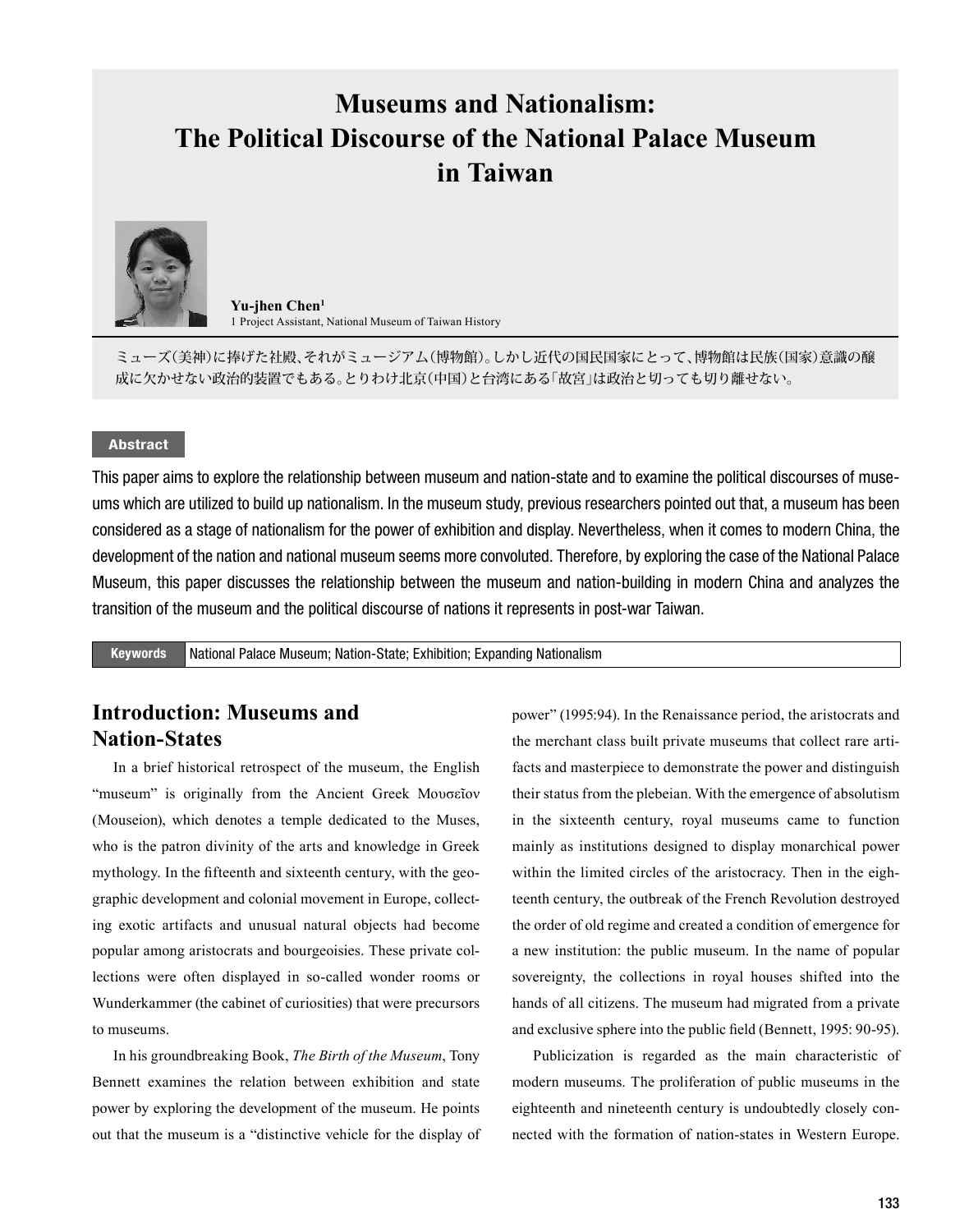#### Yu-jhen Chen

According to Ernest Gellner's definition, the nation-state is the idea that state and nation should be congruent; Nationalism is primarily a political principle, which strives to make culture square with polity, to endow "a culture with its own political roof, and not more than one roof at that." (1983: 39-52) Nationstate became a new political unit and developed the craft of ruling which was different from old regimes. When the cultural border was connected with political boundary, the museum played a more crucial role in the power of the state. As Bennett points out, while the public museum emerged in the republican spirit which indicated the self-rule of people, it functions as an instrument for the reform of public manners on behalf of the ruling class (1995: 99).

Another museologist Eilean Hooper-Greenhill uses the Foucault's concept of the disciplinary society and point outs that the publicization of the museum after the French Revolution created the emergence of new technologies of behavior management. During the modern age, the museum, like the prison and the school in the classical age, became one of the apparatuses that embodies state power and created "docile bodies" through disciplinary technologies (1992: 167). With the new principles of scientific taxonomy and rationality, the museum allowed governors to reorganize and reclassify the collections and to create a new "reason and truth." She notes that the museum functions as an apparatus for the production of knowledge which serves the collective interests of the state rather than the education of people (1992: 174-190).

Also, Simon Knell elaborates the relation between the museum and the nation-state. He analogizes the museum with the theater and considers the national museum as a scenography or a stage for the performance of myth of nationhood. However, he points out that the museum could be a more powerful institute than the theater because people are led to believe that all around them has arrived objectively and all is as it seems to be these things are not merely props (2011: 8). The foundation of the Great British Museum in 1753 is an example of the national museums shaping the nationality. As Flora Kaplan suggests, in the museum, with the trophies from all over the world, the British proudly displayed the spoils of their colonial control of distant trade and markets. The museum could be understood as a place where shows the glory of the great empire on which the

sun never sets and where they define and redefine "themselves" as a nation (2011: 164-166).

Another example is the Louvre Museum. In Carol Duncan and Alan Wallach's essay, they discover the profoundly historical and political meaning in the birth of the Louvre Museum. After the French Revolution, the Louvre, which was a Royal Palace, turned into a museum belonging to all French people. As Duncan and Wallach point out, the exhibition in the Louvre subtly embodies the state and the ideology of the state. By categorizing the paintings and arranging artistic genius, the exhibition in the Louvre museum demonstrates a linear evolution of culture, from Greece, Rome and the Renaissance to France. The French grand tradition of paintings was juxtaposed with the Greco-Roman sculptures in the exhibition hall. No one visiting the Louvre Museum can miss the image: France is the true heir of classical civilization (1980: 448-469).

In his classic book, Imagined Communities, Benedict Anderson explores the origin and spread of nationalism. In the additional chapters in 1991, he specifically points out that there are three institutions of power shaping the way in which the colonial state imagined its dominion: the census, the map and the museum. When it comes to the museums, Anderson suggests that the museum and the museumizing imagination are both profoundly political. In the late colonial period in Southeast Asia, instead of the brutal conquest, colonial regimes strives to create alternative legitimacies. Therefore, through colonial archaeology and the "scientific" and "objective" exhibition, colonial rulers were able to classify and display almost everything in the state, including peoples, regions, religions, languages, products, monuments, and so forth, in their own context, to bound the realms and to elaborate the legitimacy of their ancestry (1991: 163-187).

The above remarkable works provide a deep insight into the political function of the museum and its relation between the nation-state. Nevertheless, when it comes to modern China, the development of nation and national museum seems more convoluted and different from the experience of nation-states in the Western. Therefore, this paper examines the development of the National Palace Museum, which is a world-renowned museum with a unique history and profound political meanings. It is worthy to note that there are two museums which have the same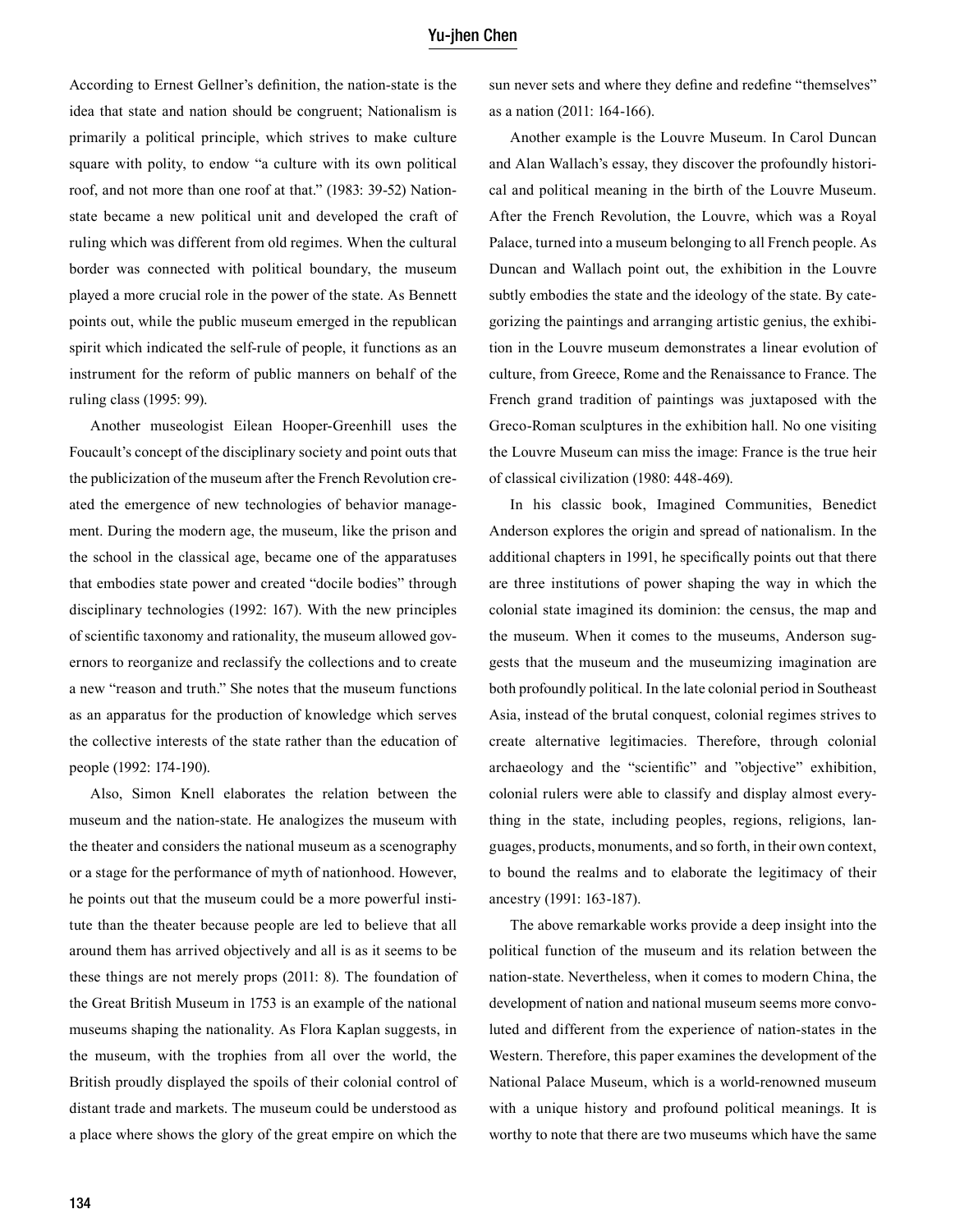name *Gu Gong* (old palace, 故宮) in Chinese-speaking countries. One is the National Palace Museum located in Taipei, Taiwan, and other is the famous Palace Museum in Beijing, China. This peculiar situation reflected the dilemma of the Chinese nation. Therefore, by exploring the case of the National Palace Museum, this paper discusses the relation between the museum and nation-building in China and analyzes the transition of the museum and the political discourse of nations it represents.

# **Imaging China: the Birth and the Transition of Chinese Nationalism**

## *i. Constructing China: The birth of the Palace Museum in Beijing*

After the Xinhai Revolution, the Republic of China (hereinafter referred to as "the ROC") was formally established on 1 January 1912. Influenced by the concept of the nation from the Western world, the regime in China shifted from a traditional imperium into a modern "nation-state." As a new nation-state, the ROC inherited the sovereign and the territory from the Qing Dynasty. However, the traditional imperial dynasty consisted of multiple ethnic groups, primarily including Han, Mongol and Muslim Chinese and Tibetan, not to mention the fact that Qing Dynasty was ruled by the Manchu who are the ethnic minority rising from the northeast China.

How to inherit the legacy and borders of the monarchy in the process of modern statization was crucial issues for the new nation-state. Therefore, a political term of *Zhonghua minzu* (Chinese nation, 中華民族) was invented. All the ethnic groups were narrated that they belonged to the *Zhonghua minzu* sharing a common history and destiny. The change of political slogans advocated by the Republicans can be good examples of the nation-building works. During the revolution period, the slogan of the revolutionary was "Expel the Manchus, restore Chinese rule, and establish a federal republic," which regarded the Manchus rulers as invaders and needed to be exiled. However, as soon as the 1911 revolution succeeded in overthrowing the Qing Dynasty, the government of the ROC, composed mostly of the former members of the revolutionary party, converted to the principles of "*Five races under one union*" (五族共和) and emphasized the harmony of the five major ethnic groups in China. The Five-colored flag representing the Han (red), the

Manchus (yellow), the Mongols (blue), the "Hui" (Muslim Chinese) (white), and the Tibetans (black) was adopted as the nation flag of the ROC.

In the historical context of nation-building and regime change, Tsai Yuan-Pei and other Chinese intellectuals referring the example of the Louvre in France, the Winter Palace in Russia, and the Royal Museum in German suggested reconstructing the imperial palace into a national museum belonging to the Chinese nation (Song, 2013: 13-14). Therefore, after the expulsion of Pu-yi, the last emperor of China, from the Forbidden City in Bejing, the Committee for the Disposition of Qing Imperial Possessions started to make a comprehensive inventory of the articles in the imperial palaces. On 10th October 1925, the Palace Museum was established in the Forbidden City and opened to the public.

On the opening ceremony of the Palace Museum, Huang Fu, the former Premier of Cabinet, said in his speech:

*Today is the Double Tenth Day, the National Day of the Republic of China, and will also become the anniversary day of the Palace Museum. We will celebrate them together. That is, damaging the museum is equal to damaging the Republic. We shall stand up and protect it* (quoted in Na, 1966:17).

Huang Fu's speech connected the Palace Museum with the ROC. Those who are against the museum are against the whole nation. He pointed out the foundation of the museum is closely tied to the construction of the ROC. Like the examples of European nation-states, the nationalist government displayed the imperial collections accumulated throughout the *Sung* (宋), *Yuan* (元), *Ming* (明) and *Qing* (清) dynasties. From an imperial legacy to a public asset, the collection of the National Palace Museum created the sharing imagination of Chinese culture and diminished the ethnic variance.

From the administrative level, it also shows the uniqueness of the Palace Museum to the nation. In 1928 after the end of the Northern Expedition, the Nationalist Government officially took over the Palace Museum in Bejing and promulgated the "Palace Museum Organization Statute." In the Article 1, it appointed "The Palace Museum is responsible directly to the National Government." Then in February 1934, after the establishment of the Executive Yuan, highest executive organ of the Nationalist Government, the museum turned into a subordinate of the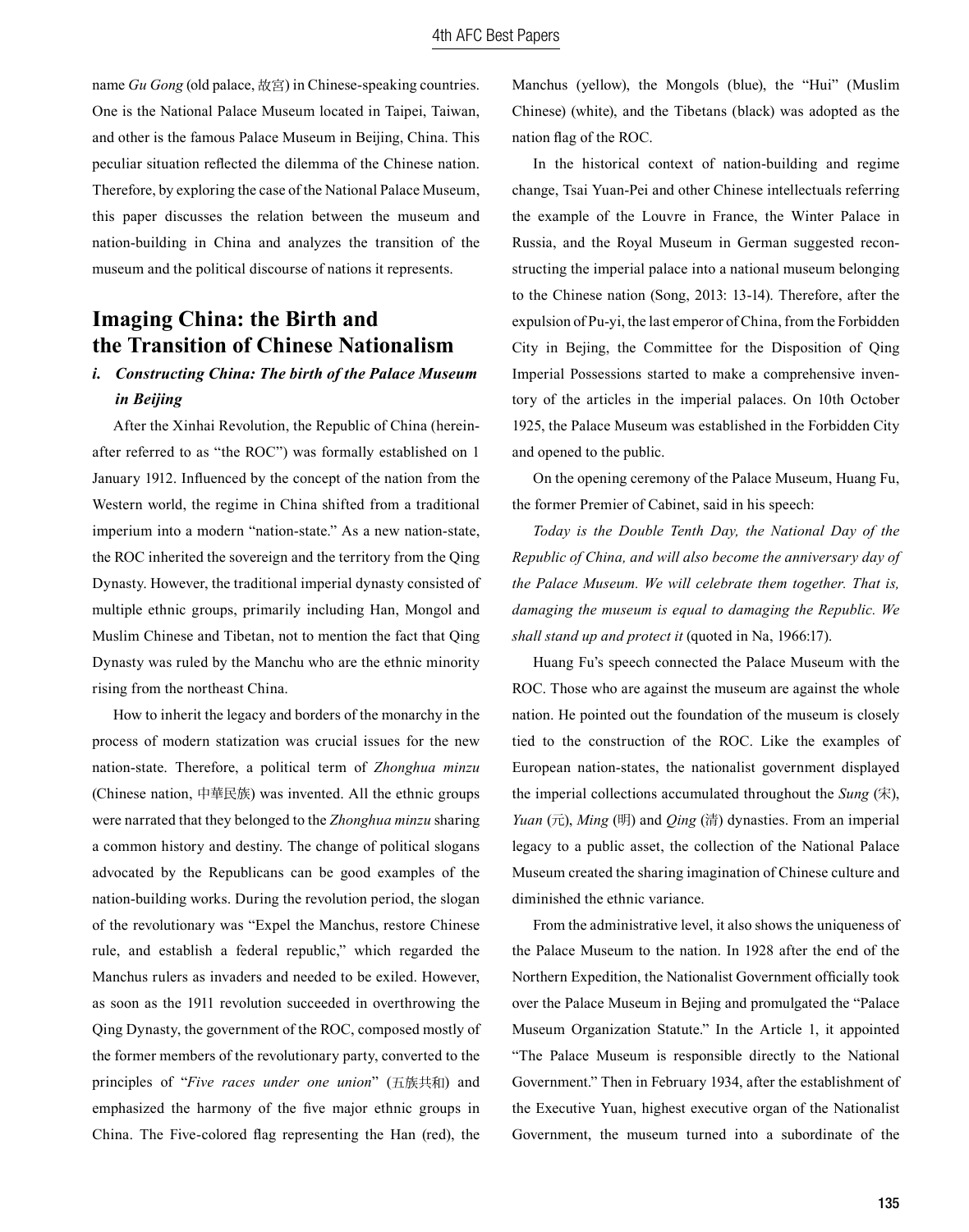Executive Yuan (Na, 1957: 70). Unlike other government-funded museums usually answering to the Ministry of Education, the Palace Museum has been administered directly by the Executive Yuan since 1934; and its director is a cabinet member of the Executive Yuan as same as the Minister of Education. The important role which the Palace Museum plays in the ROC cannot be overestimated.

Furthermore, faced with the threat from foreign intrusions, the Palace Museum started an epic journey and, strengthened its connection with the nation-state as a result. The outbreak of the Manchurian Incident on September 18, 1931, marked the beginning of Japanese military expansion in China. Considering the precarious situation in northern China, the government decided to move the most important collections out of the Forbidden City. Starting from February 1933, those cultural relics traveled over 10,000 miles and almost 14 years before they moved back to Nanjing in 1947 (National Palace Museum, 1995: 140-141). The nationalist government has accomplished the task that the Japanese journalist Nojima Tsuyoshi called "The great relocation of cultural relics in the history of civilization." (2012: 124)

As Nojima Tsuyoshi points out, during the Second Sino-Japanese War, the Palace Museum was sacralized through the toilsome journey (2012:20). Even though faced with the war of "*wang guo*" (lost country, 亡國), the government still spent a significant amount of time and energy moving the collections of the Palace Museum with the headquarters. When the southward plan was announced in the first place, many citizens in Beijing demonstrated against the plan and criticized for abandoning its people (Beiping Morning Post, 8 Feb. 1933). To reduce the rage of citizens, the nationalist government reply: "Those collections are national treasures that represent the cultural essences accumulated for thousands of years. They are vulnerable and unrecoverable. Once our culture destroyed, there is no hope to restore our nation." (quoted in Na, 1966: 60) This government's reply is the debut of the official discourse considering the collections of the Palace Museum as "national treasures." The reply indicates that the collection of the Palace Museum is not only the public asset belonging to the nation but also an essential element for the sustainability of the nationstate. During the war, those relics were symbolized as the nation suffering for survival.

## *ii. Exhibiting China: The Chinese Art Treasures Exhibition in the United States*

In June 1946 the Chinese Civil War began. In 1948 the combat between the Kuomintang (the Nationalist Party, 國民黨) and the Chinese Communist Party (CCP, 中國共產黨) armies took an adverse turn. The Central Government of the ROC which led by Kuomintang decided to transport the collections of the Palace Museum to Taiwan, again, on a top priority over the retreat of the military and officials (Wang, 2004). After shipped to Taiwan, to ensure the safety of the Museum's collections, these artifacts were temporarily stored in the mountain of Wufeng, Taichung County.

After retreating to Taiwan, with military and economic assistance from the U.S., the Kuomintang government had established the "quasi-Leninist authoritarian regime," which is a one-party dictatorship led by Chiang Kai-shek (Cheng, 1989: 471-480.). Although the Chinese Civil War was suspended with the involvement of the US, in the Cold War framework, the civil war did not end for the both parties. As historian Lin Guoxian points out, the Kuomintang government was seeking for opportunities to fight back, so it rule in Taiwan in the 1950s was a "quasi war-time system." (2004, 76) Based on military logic during the civil war, "*Fan gong da lu*" (to retake mainland China, 反攻大陸) became a basic political doctrine and an ultimate goal for the nation. As a result, the collections of the Palace Museum was reinterpreted by the Kuomintang government and was endowed with more political meanings than when they were in Beijing. Beyond Anderson's theory, the museum came to function as an apparatus not only for imaging its dominion in the domestic level but also for demonstrating its legitimacy to others on the international scale. The Kuomintang government constructed a kind of expanding nationalism, which called for international recognition and contest with its rival.

Because of the defeat in the civil war, the Republic of China led by the Kuomintang government lost the main territories of China, and only controlled Taiwan Island and its surroundings. Based on the military forces, the territorial jurisdiction, the size of the population or other material condition, it was difficult for the Kuomintang to claim to be the legitimate government of "China." Also, after the second Taiwan Strait crisis in 1958, under pressure from the US, the Kuomintang was forced to give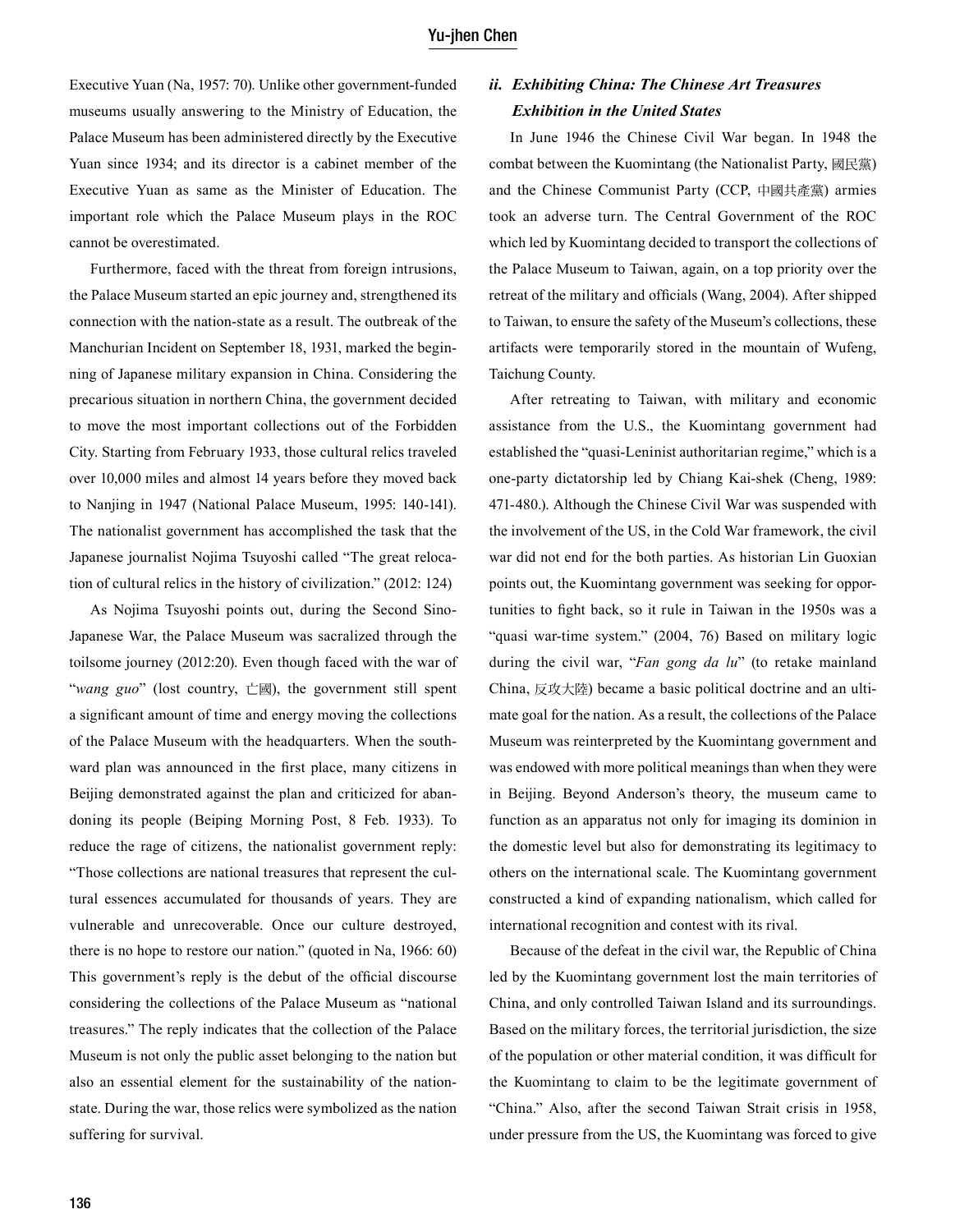up its ambition to retake mainland China by military means. Although the Kuomintang did not change its ultimate goal, the principle means shifted from military to political ones (Chang, 2010: 41-42).

In the context of the civil war, the Palace Museum turned into a strong weapon for the Kuomintang to strike the communists and to claim its political legitimacy in China. In May 1961, the Joint Management Office, which was in charge of managing the museum's collections was invited to organize a major exhibition on the theme of "Chinese Art Treasures" in the United States. The Chinese Art Treasures exhibition circulated in Washington, New York, Boston, Chicago and San Francisco in the United States for a year.

When discussing the meaning of exhibition, Yu Jun-zhi, a cultural critic who participated in organizing the exhibition wrote:

*Our nation is facing a crisis that has never happened in the past. Shen zhou (the old name for China,* 神州*) was fallen; the homeland was crumbled to pieces. Only understanding the true spirit of Chinese nation through the historical relics from our ancestors can save this crisis. …….What the totalitarian communist have done is far away from the spirit of "Tian-ren-he-yi" (the unity of heaven and men). They have humiliated our nation and our ancestors! As Sir Percival David said, the great masterpieces of Chinese art can only be bred in the land of freedom and civilization, and will never exist under the gray sky of totalitarianism!* (1961:4-5)

Yu Jun-zhi's statement shows the political purpose of the exhibition. Instead of a simple cultural exchange, Yu Jun-zhi saw the exhibition as the only solution for the unprecedented national crisis. By emphasizing the connection between cultural legacy and political succession, he denied the legitimacy of the CCP in China and indicated that the Kuomintang government which possess the relics and antiquities from the ancestors was orthodox successors. Furthermore, Ye Gong-chao, the minister of foreign affairs who negotiated with the U.S. said when asked about the Chinese Art Treasures exhibition:

*The president [Chiang Kai-shek] and I are looking forward to achieving this plan……By this exhibition, we will show that not the Communists but we [the Nationalists] are the guardians of the great Chinese cultural heritages* (quoted in Nojima, 2012: 158).

What Ye Gong-chao said corroborated Yu Jun-zhi's view

and made the official purpose of this exhibition clearer. The Kuomintang called itself as the protector of Chinese culture and considered the CCP as a destroyer. This statement actually inherited from the idea of nation-state since 1912 which considers the cultures relics imply or even equate the nation and its legitimacy. By holding an exhibition in the territory of its supporter, the Kuomintang tried to demonstrate to other countries not only the ownership of cultural relics but also the political legitimacy that those relics symbolized.

Imaging China on the Kuomintang's behalf, the exhibits were selected deliberately. One characteristic of those objects is "systematic." The Committee of Chinese Art Treasures Exhibition chose 253 masterpieces, including famous paintings, calligraphy works, bronze relics, porcelains, jade artifacts, curios, and so on (Central Daily News, 31 Jan.1991). The paintings accounted for the largest proportion. There were 112 traditional Chinese paintings on the exhibiting list. Besides the portability of objects, the reason why the painting was the majority of this exhibition was that paintings could display the Chinese history in a systemic context. The committee explicitly indicated that the collections of *wenrenhua* (literati painting,  $\forall$ 人畫) from the Palace Museum were so abundant that they can be displayed to show the longevity and continuity of Chinses art history (Chuang, 1961: 9).

Another feature of the exhibits is "orthodox." As the member of the exhibition committee, Tan Danjiong, pointed out, the porcelains selected for the were "completely orthodoxy", which means those porcelains were all from *yu yao* (imperial kilns, 御 窯) or *guan yao* (official kilns, 官窯) and none of them from *ming yao* (folk kiln, 民窯). These were the collections which represent "the true spirit of our Chinese culture." (Central Daily News, 1 Feb.1991) As the Hooper-Greenhill suggests, those in power create a new truth and reason by reorganizing and reclassifying the collections in the exhibition. While the relics of the Palace Museum origin from the imperial collections, they were chosen and arranged to make a "systematic" and "orthodox" China visible and to support the claim that the Kuomintang was only legitimate government in China.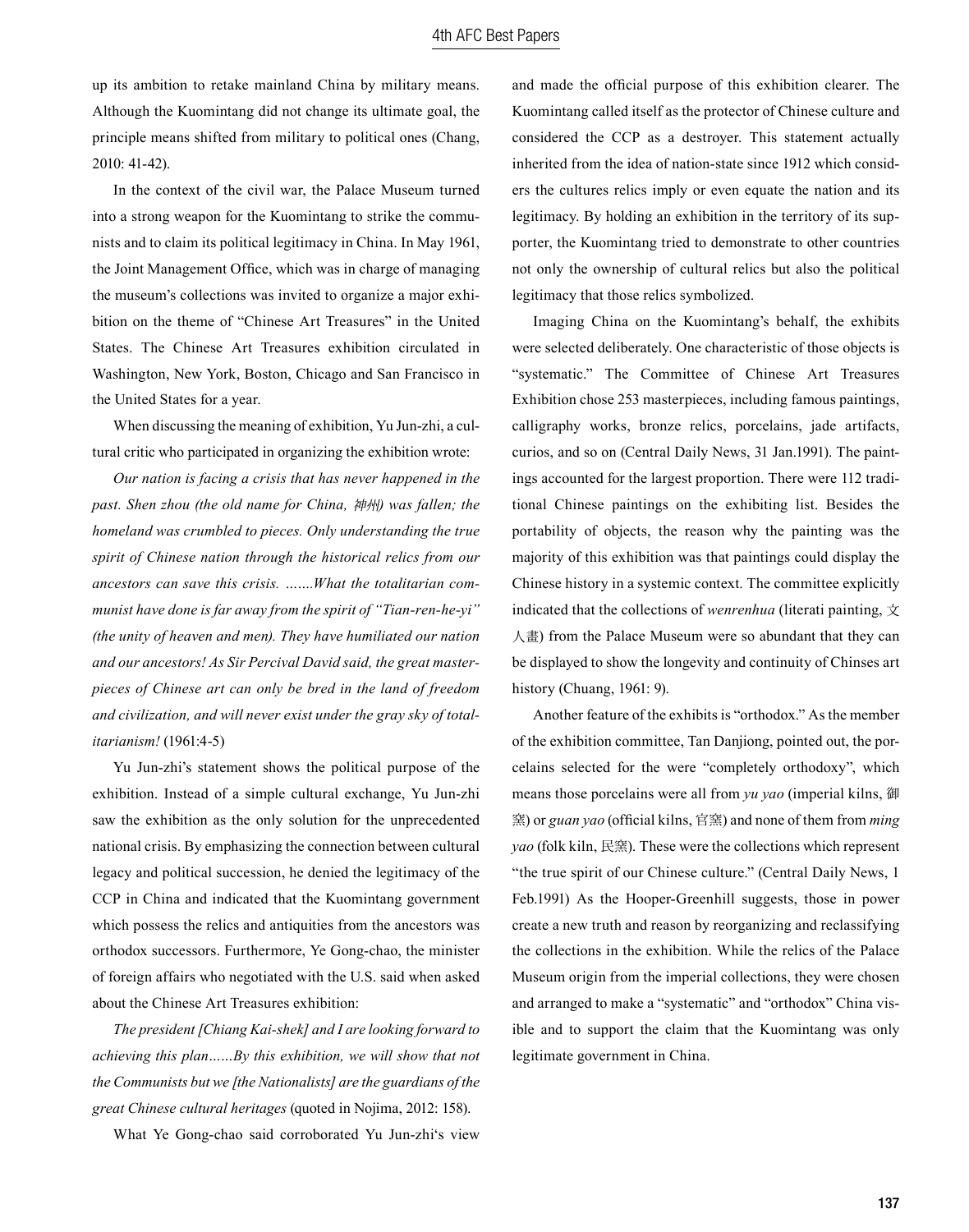## *iii. Building up the Nationalist China: The Rebirth of the National Palace Museum in Taiwan*

Inspired by the success of the exhibition tour in the U.S., the Kuomintang government, with the financial support from the U.S., made a decision to move the collections of the Palace Museum from remote mountain area to its temporary capital, Taipei. In 1965 the construction of the National Palace Museum in the Taipei suburb of Waishuanxi was completed. After sixteen years sealed in the mountain, those displaced collections of the Palace Museum finally were settled down and displayed in public again.

The "rebirth" of the National Palace Museum in Taipei has special meanings not only for the Kuomintang government but also for the Chinese nation that they have created since 1911. Although sharing many similarities with the old palace museum in Beijing, the new museum was endowed with different political meanings from the old one. To demonstrate the continuous legitimacy of the ROC, the architecture design of the new museum was in northern Chinese imperial style and referred to the Forbidden City. As Huang Bao-yu (黃寶瑜), the designer of the building, talked about the designing idea of the main hall: "When the sunshine enters the hall, it will create a 45-degree shadow. It will remind visitors of the *Wumen* (Meridian Gate, 午門, the main gate of the Forbidden City) in Peiping." (Huang, 1966) The building of the new museum showed the Kuomintang's ambition to summon the spirit of Chinese nation from the old palace and to claim the Chinese orthodoxy in Taiwan. The symbol of the old building called for the connection with the starting point of the Chinese nation and represented the expansion of the ROC.

However, the Kuomintang added extra elements to the "rebirth" of the Palace Museum in the Taipei. Compared with the image of the Forbidden City, the new museum was equipped with much more symbols of Dr. Sun Yat-sen, the founding father of the ROC. The inauguration ceremony was held on November 12th which was the centenary of Dr. Sun Yat-sen's birthday. Even the name of this new museum site was christened the "Chung-Shan Museum"(中山博物院) by the President Chiang Kai-shek in honor of Dr. Sun Yat-sen's (Chung-Shan is the most popular of his Chinese first names).

In memory of Dr. Sun Yat-sen, there were many facilities

relating to Dr. Sun Yat-sen added in the Chung-Shan Museum. A bronze statue of Sun Yat-sen was placed in the great hall of the second floor. Then in 1967 the extension project phase 1 completed a paifang (memorial archway gate, 牌坊) which was identical with the Bo'ai archway gate in the Sun Yat-sen Mausoleum in Nanjing (Song, 2013:113-114). With the hundreds of stairs up to the museum, the spectator seemed to walk through pilgrimage road of the Sun Yat-sen Mausoleu.

The name and design put the new museum in a vague position and caused confusion both to visitors and the original faculty members. As Na Chih-liang, a senior member of the National Palace Museum, pointed out, due to the naming by Chiang Kai-shek, the National Palace Museum changed "from a homeowner to a tenant" (1993:223). However, those symbol of Sun Yat-sen, in fact, reflected the transition of the Kuomintang's discourse of the Palace Museum and the Chinese Nation that the museum represented. Following the strategy of the exhibition tour in the U.S., the Kuomintang had elaborated the discourses of the museum to display its legitimacy and strike the CCP.

One main discourse is about orthodoxy. By combining the image of Dr. Sun Yat-sen with the National Palace Museum, the Kuomintang constructed a new discourse of Chinese nationalism which emphasized the relation between the cultural orthodoxy and political legitimacy. According to Chiang Kai-shek, Dr. Sun Yat-sen, who established the ROC is the true heir of Chinese sages, inheriting from Yao, Shun, Yu, Tang Wang, Yi Yin, Wang Ji, Wen Wang, Wu Wang to Zhou Gong, and he entrusted the ROC to the Kuomintang (1954: 150). Therefore, to construct a linear orthodoxy in China and undergird its legitimacy in China, the commemoration of Dr. Sun Yat-sen become a crucial element in the National Palace Museum.

The other discourse is about the moral dimension of the Chinese nation. The Kuomintang accused the communist's propositions, such as historical materialism and class struggle and proletarian internationalism, of destroying the Chinese traditional ethics and virtue (Hsiau, 1991: 92). In 1966, the Cultural Revolution movement broke out and called to destroy the si jiu (Four Old, 四舊) which were Old Customs, Old Culture, Old Habits, and Old Ideas. The anti-communist war turned into a combat of culture and morality. As a result, when talking about Chinese culture, the Kuomintang emphasized specific moral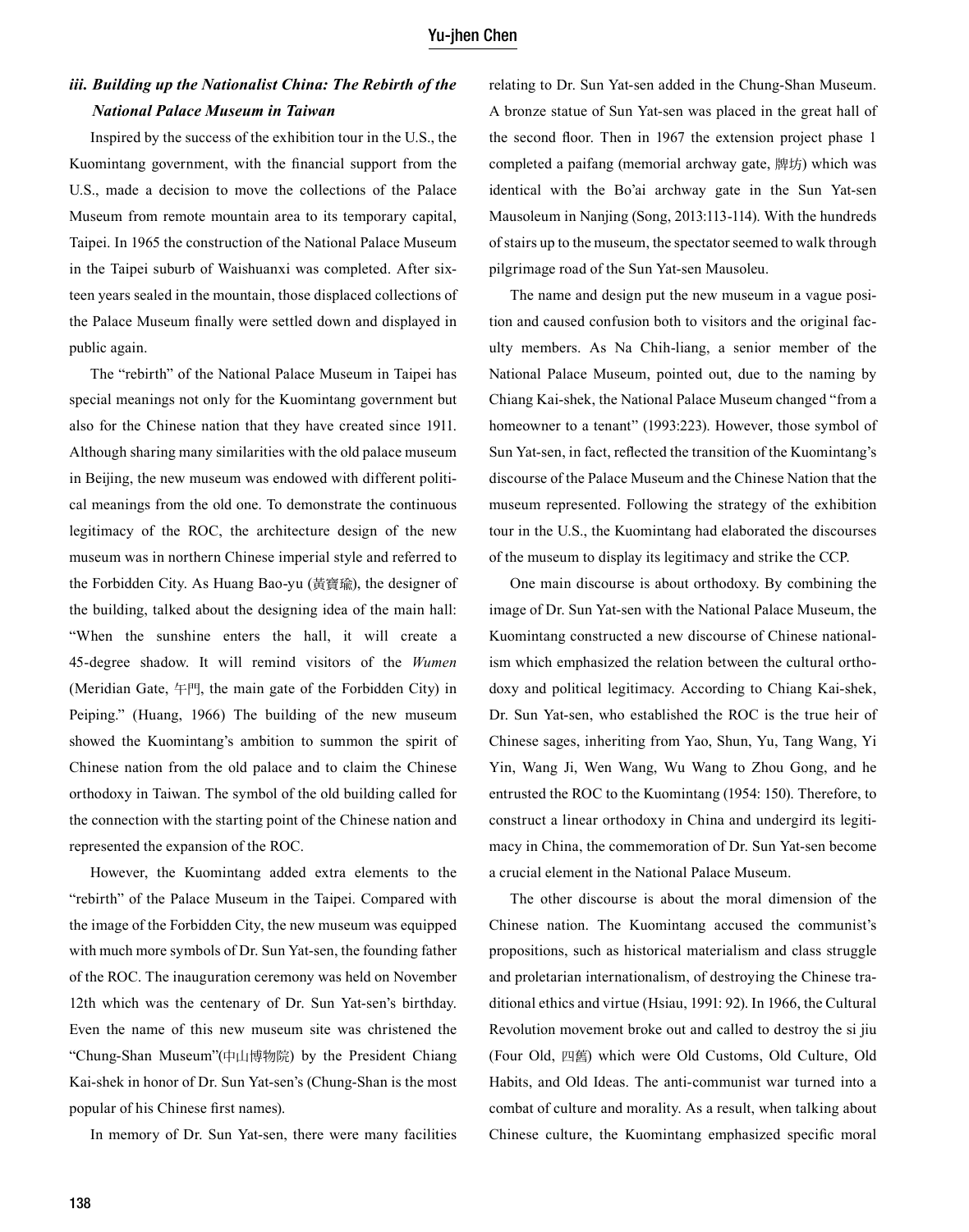values. For example, *siwei bade* (Four Anchors and Eight Virtues, 四維八德)1 became a characteristic of the Chinese nation. What is more, Sun Yat-sen's Three Principles [People's nationalism, People's Democracy, People's Livelihood] was regarded as the core of Chinese culture.

In addition to the architecture symbols, the Kuomintang's discourse and new imagination of Chinese nation were demonstrated in the exhibition of the National Palace Museum. As the director of the National Palace Museum, Chiang Fu-tsung said:

*An abstract concept is easily forgotten and ignored, so we need the visible objects or artifacts to testify. The ten thousands of historical relics in the National Palace Museum are the best witnesses and evidence* (Chiang, 1977:52-53).

In January 1967 the National Palace Museum hold the "Exhibition of Chinese orthodoxy", exhibiting li dai sheng xian hua xiang (the portraits of sages in Chinese history, 歷代聖賢畫 像), ling yan ge er shi si gong chen xiang (the Lingyan Pavilion's portraits of 24 loyal officials, 凌煙閣二十四功臣像)", er shi si xiao tu (24 filial piety, 二十四孝圖) and other collections which represented Chinese orthodoxy and the traditional virtues. The organizer of the exhibition especially pointed out that those relics were displayed on the principle of Dr. Sun Yat-seng's theory (Central Daily News, 1 Jan.1967). By underscoring of the moral dimension of the Chinese nation, the Kuomintang criticized and repudiated the legitimacy of the CCP. Besides, in the exhibition, the manuscript of Chiang Kai-shek was consciously juxtaposed with Dr. Sun Yat-seng's work which was displayed after the portraits of Chinese sages (Central Daily News, 27 Jan.1967). The linear orthodoxy in China which Chiang Kai-shek claimed were clearly presented in the exhibition as real as an undeniable truth.

In the context of anti-communist, the Kuomintang built up a specific nationalism while reconstructing the Palace Museum in Taiwan. The discourse of Chinese nation has added the element of a great person and moral doctrines to demonstrate culture orthodoxy and political legitimacy of the Kuomintang. The relics of the National Palace Museum became more like "nationalist's treasures" than "national treasures."

#### **Conclusion**

This paper analyzes the development of the National Palace Museum. From the establishing in Beijing, relocating around the mainland, and finally reconstructing in Taipei, the National Palace Museum represents different political meanings in different periods and demonstrates the transition of the Chinese nation. Following the step of European nation-states, the museum was established as an apparatus for creating the imagination that unifies the different ethnic groups into one "nation." Through museumization, the relics from imperial collections became "national treasures" symbolizing the new nation.

As Anderson suggests, by arranging the exhibits in particular order, the museum assists nations to imagine their dominion and to elaborate the legitimacy of their ancestry. However, he and other scholars above primarily focus on the internal construction of a nation. This case study of the National Palace Museum indicates that the museum can also function as an apparatus for demonstrating nations to other countries. The image of a nation is shaped not only by the domestic rulers but by the international rivals. In the context of anti-communist, the Kuomintang shows the external function of the museum on the exhibition tour in the U.S. By exhibiting the "systematic" and "orthodox" collections, the Kuomintang claim the legitimacy in China to its alliance.

Furthermore, the "rebirth" of the National Palace Museum in Taipei elaborates the transition of the Chinese nation. On the one hand, the new museum emphasizes the linkage with the old palace museum in Beijing to demonstrate the continuity of the ROC. On the other hand, the new museum was endowed with more political meaning in the context of the Kuomintang's rule in Taiwan. In contrast to the old museum in Beijing, the National Palace Museum has added new elements. The symbols of Dr. Sun Yat-sen was coded in the museum to demonstrate the cultural orthodoxy and political legitimacy, and the moral doctrines of the Kuomintang was displayed in the exhibition to undermine the legitimacy of the CCP. By the display in National Palace Museum, the Kuomintang in 1960s created a "nationalist" image of the Chinese nation and an expanding nationalism.

<sup>1</sup> *Siwei* are propriety(禮), righteousness(義), a sense of honor(廉), and a sense of shame(恥); *bade* are loyalty(忠), filial piety(孝), benevolence(仁), love(愛), faithfulness(信), justice(義), peace(和) and harmony(平).